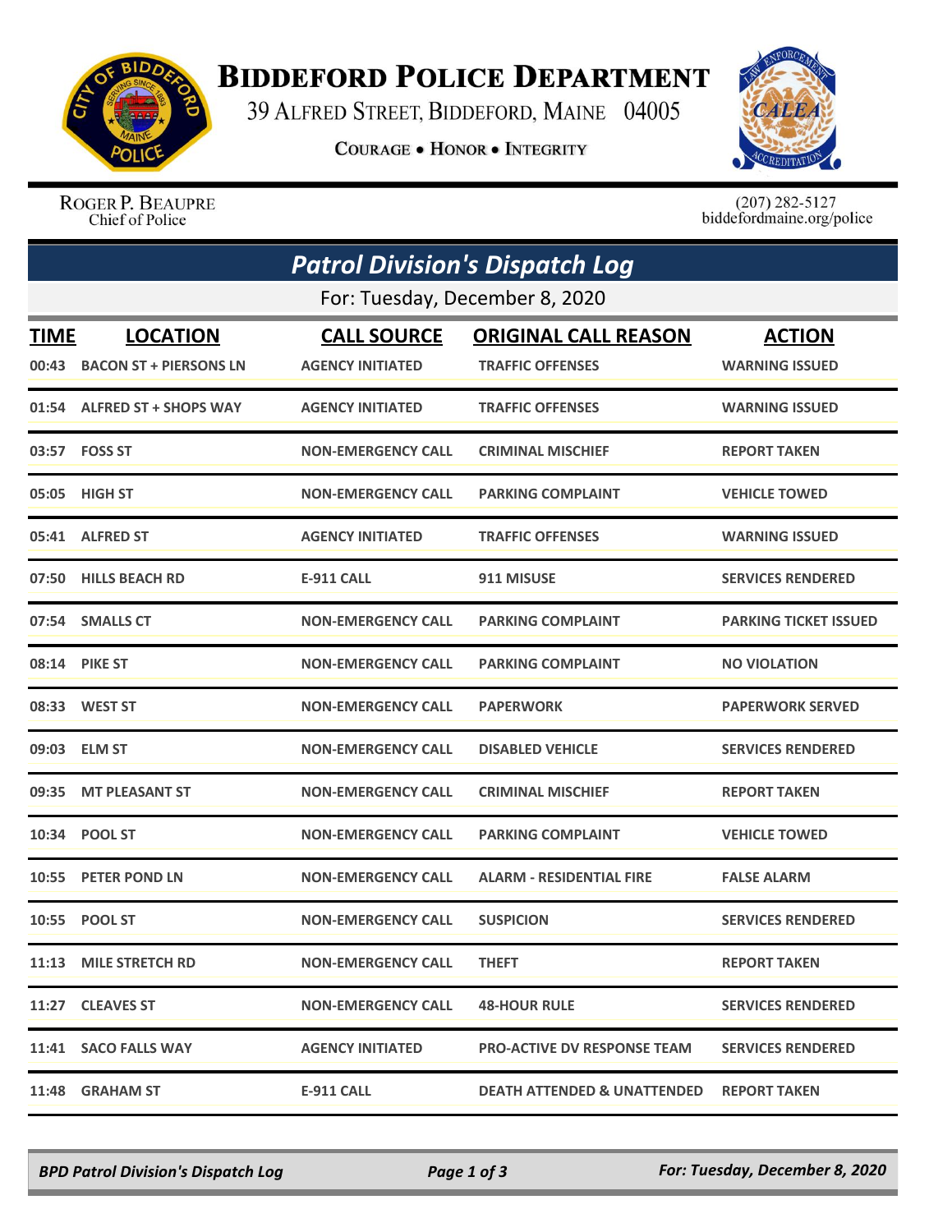| <b>TIME</b> | <b>LOCATION</b>                | <b>CALL SOURCE</b>        | <b>ORIGINAL CALL REASON</b>                         | <b>ACTION</b>            |
|-------------|--------------------------------|---------------------------|-----------------------------------------------------|--------------------------|
|             | 12:01 SUMMER ST                | <b>AGENCY INITIATED</b>   | <b>PARKING COMPLAINT</b>                            | <b>VEHICLE TOWED</b>     |
|             | 12:23 CLIFFORD ST              | <b>WALK-IN AT STATION</b> | <b>CRIMINAL MISCHIEF</b>                            | <b>REPORT TAKEN</b>      |
|             | 12:36 SUMMER ST                | <b>AGENCY INITIATED</b>   | <b>PARKING COMPLAINT</b>                            | <b>VEHICLE TOWED</b>     |
| 12:56       | <b>BEACH AVE</b>               | <b>WALK-IN AT STATION</b> | <b>ARTICLES LOST/FOUND</b>                          | <b>SERVICES RENDERED</b> |
|             | 13:02 POOL ST                  | <b>NON-EMERGENCY CALL</b> | <b>HARASSMENT</b>                                   | <b>SERVICES RENDERED</b> |
|             | 13:36 HIGH ST                  | <b>WALK-IN AT STATION</b> | <b>THEFT</b>                                        | <b>REPORT TAKEN</b>      |
| 13:56       | <b>MARINER WAY</b>             | <b>AGENCY INITIATED</b>   | <b>TRAFFIC OFFENSES</b>                             | <b>WARNING ISSUED</b>    |
|             | 14:00 ALFRED ST                | <b>NON-EMERGENCY CALL</b> | <b>ASSIST OTHER AGENCY</b>                          | <b>SERVICES RENDERED</b> |
|             | 15:11 ALFRED ST                | <b>NON-EMERGENCY CALL</b> | <b>ANIMAL COMPLAINT</b>                             | <b>SERVICES RENDERED</b> |
| 15:19       | <b>SACO FALLS WAY</b>          | <b>NON-EMERGENCY CALL</b> | <b>PRO-ACTIVE DV RESPONSE TEAM</b>                  | <b>SERVICES RENDERED</b> |
|             | 15:27 TWIN ISLAND DR           | E-911 CALL                | 911 MISUSE                                          | <b>DISPATCH HANDLED</b>  |
|             | 15:34 PIERSONS LN              | <b>WALK-IN AT STATION</b> | <b>PAPERWORK</b>                                    | <b>SERVICES RENDERED</b> |
|             | 15:35 ALFRED ST + UNION ST     | <b>AGENCY INITIATED</b>   | <b>TRAFFIC OFFENSES</b>                             | <b>WARNING ISSUED</b>    |
| 15:40       | <b>MAIN ST</b>                 | <b>RADIO</b>              | <b>PARKING COMPLAINT</b>                            | <b>VEHICLE TOWED</b>     |
|             | 16:15 SOUTH ST                 | <b>AGENCY INITIATED</b>   | <b>PARKING COMPLAINT</b>                            | <b>VEHICLE TOWED</b>     |
|             | 16:17 SOUTH ST                 | <b>RADIO</b>              | <b>PARKING COMPLAINT</b>                            | <b>VEHICLE TOWED</b>     |
|             | 16:21 ELM ST + WACO DR         | <b>AGENCY INITIATED</b>   | <b>TRAFFIC OFFENSES</b>                             | <b>WARNING ISSUED</b>    |
|             | <b>16:21 WENTWORTH ST</b>      | <b>NON-EMERGENCY CALL</b> | <b>THEFT</b>                                        | <b>REPORT TAKEN</b>      |
|             | 16:45 ALFRED ST + WEST COLE RD | <b>AGENCY INITIATED</b>   | <b>TRAFFIC OFFENSES</b>                             | <b>WARNING ISSUED</b>    |
|             | 16:52 STATE ST                 | <b>AGENCY INITIATED</b>   | <b>PARKING COMPLAINT</b>                            | <b>VEHICLE TOWED</b>     |
|             | <b>17:20 PIKE ST</b>           | <b>NON-EMERGENCY CALL</b> | <b>ASSAULT</b>                                      | <b>REPORT TAKEN</b>      |
|             | 17:34 BACON ST                 | <b>AGENCY INITIATED</b>   | <b>PARKING COMPLAINT</b>                            | <b>VEHICLE TOWED</b>     |
|             | 18:23 CLEAVES ST               | <b>AGENCY INITIATED</b>   | <b>PARKING COMPLAINT - 48 HR RULE VEHICLE TOWED</b> |                          |
|             | 18:58 BACON ST                 | <b>AGENCY INITIATED</b>   | <b>PARKING COMPLAINT - 48 HR RULE VEHICLE TOWED</b> |                          |
|             | <b>19:10 PIKE ST</b>           | <b>AGENCY INITIATED</b>   | <b>PARKING COMPLAINT - 48 HR RULE VEHICLE TOWED</b> |                          |

*BPD Patrol Division's Dispatch Log Page 2 of 3 For: Tuesday, December 8, 2020*